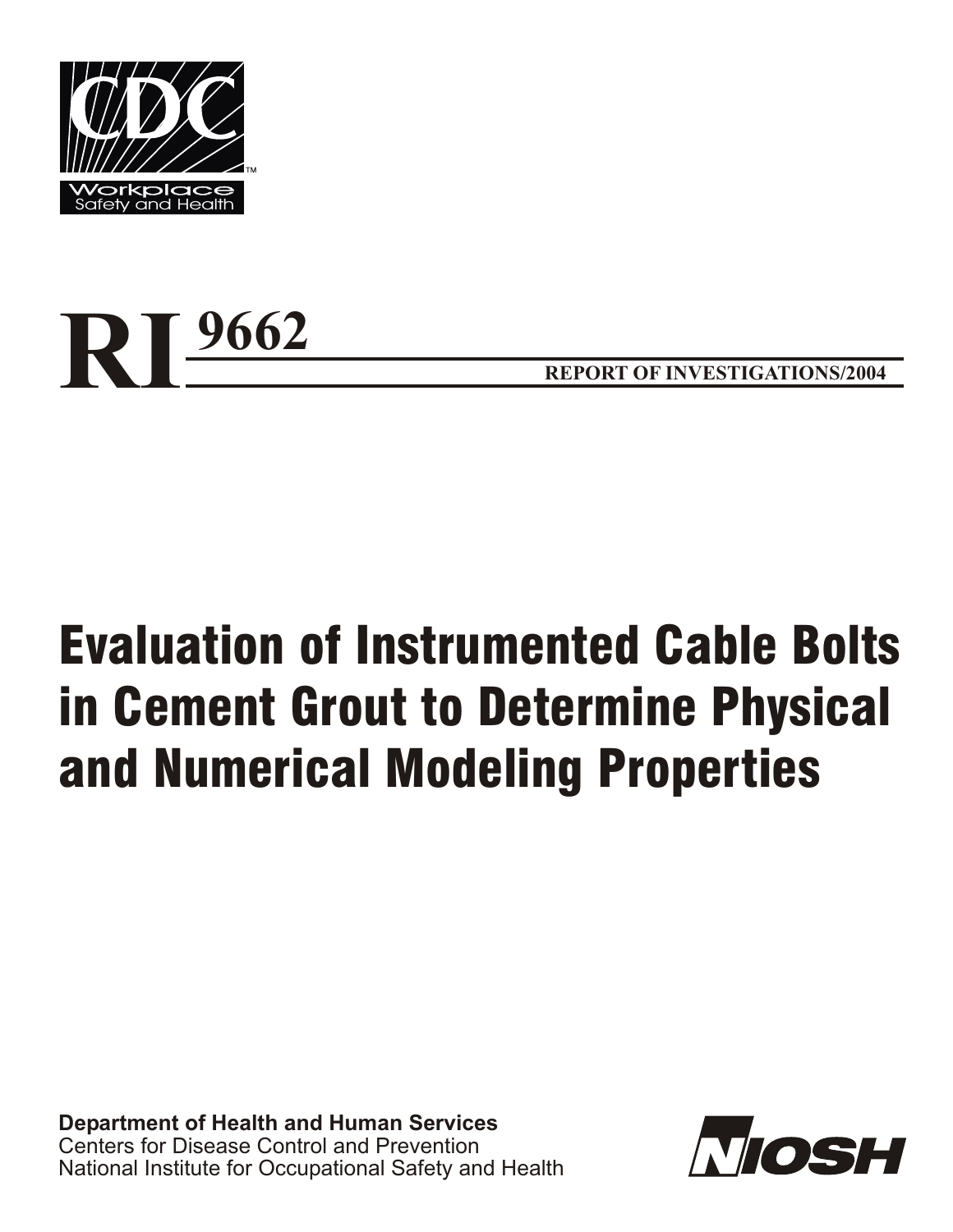**Report of Investigations 9662** 

# **Evaluation of Instrumented Cable Bolts in Cement Grout to Determine Physical and Numerical Modeling Properties**

**By Lewis Martin, Doug Milne, Marc Ruest, and Rimas Pakalnis** 

U.S. DEPARTMENT OF HEALTH AND HUMAN SERVICES Centers for Disease Control and Prevention National Institute for Occupational Safety and Health Spokane Research Laboratory Spokane, WA

April 2004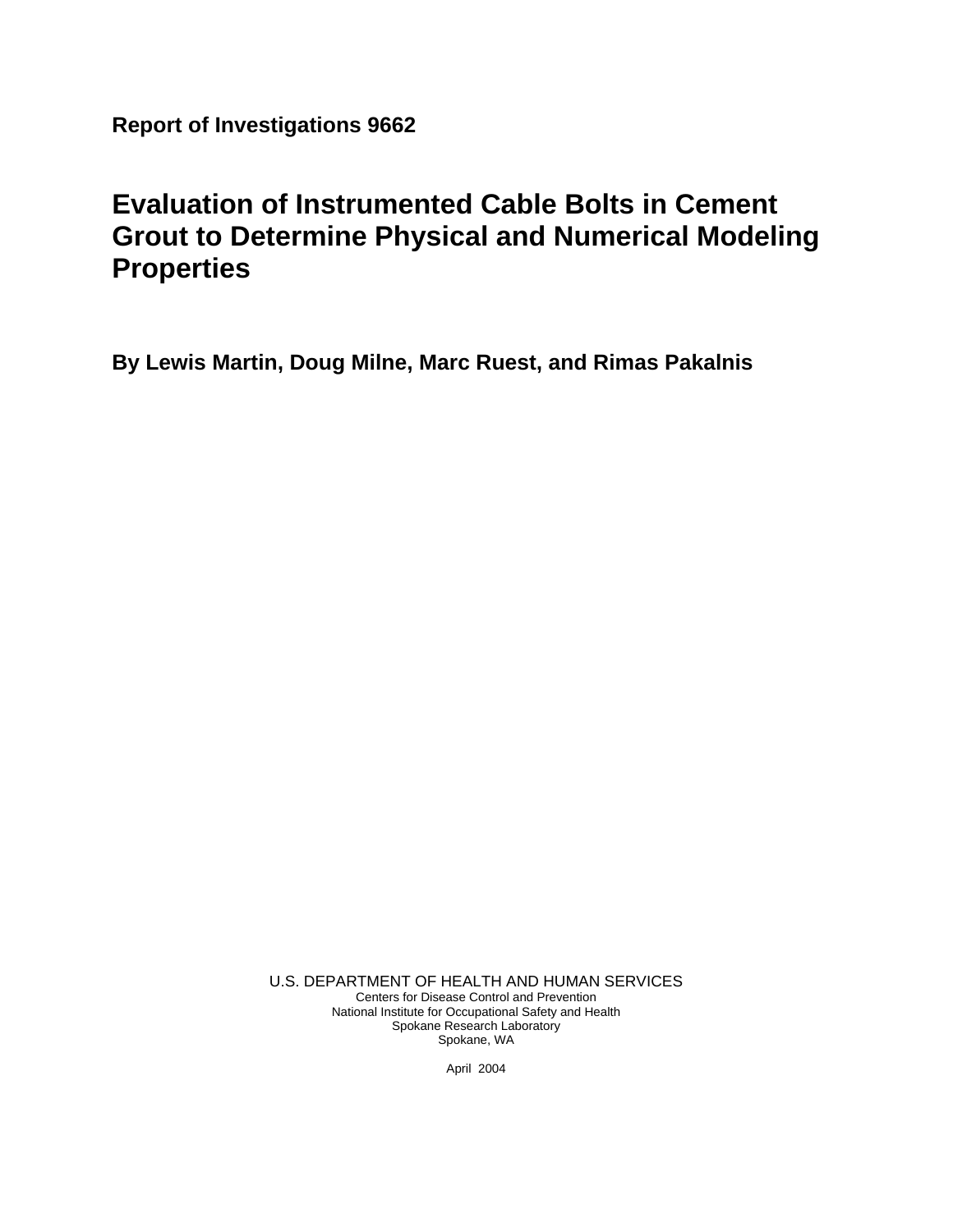# **ORDERING INFORMATION**

Copies of National Institute for Occupational Safety and Health (NIOSH) documents and information about occupational safety and health are available from

> NIOSH–Publications Dissemination 4676 Columbia Parkway Cincinnati, OH 45226-1998

 FAX: 513-533-8573 Telephone: 1-800-35-NIOSH (1-800-356-4674) E-mail: pubstaft@cdc.gov Web site: www.cdc.gov/niosh

*This document is the public domain and may be freely copied or reprinted.* 

Disclaimer: Mention of any company or product does not constitute endorsement by NIOSH.

**DHHS (NIOSH) Publication No. 2004-140**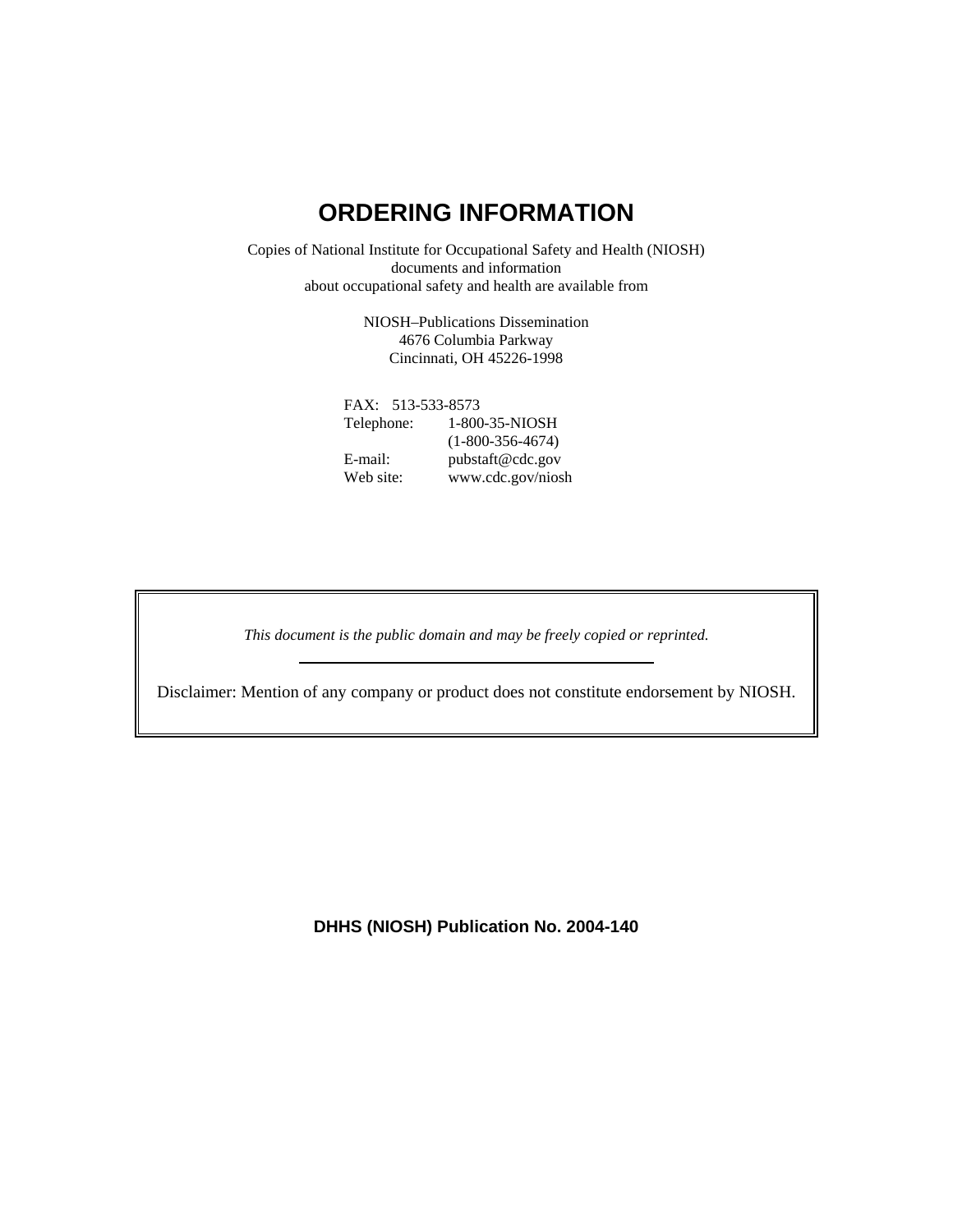# **CONTENTS**

*Page* 

|                                                                                                                                                                                                                                | $\mathcal{D}_{\mathcal{A}}$ |
|--------------------------------------------------------------------------------------------------------------------------------------------------------------------------------------------------------------------------------|-----------------------------|
|                                                                                                                                                                                                                                |                             |
|                                                                                                                                                                                                                                |                             |
|                                                                                                                                                                                                                                |                             |
|                                                                                                                                                                                                                                |                             |
|                                                                                                                                                                                                                                |                             |
|                                                                                                                                                                                                                                |                             |
|                                                                                                                                                                                                                                | 6                           |
|                                                                                                                                                                                                                                |                             |
| Model boundary conditions and material properties electron contracts to contain the set of the set of the set of the set of the set of the set of the set of the set of the set of the set of the set of the set of the set of | -8                          |
|                                                                                                                                                                                                                                |                             |
|                                                                                                                                                                                                                                | 11                          |
|                                                                                                                                                                                                                                | 13                          |
|                                                                                                                                                                                                                                | 13                          |
|                                                                                                                                                                                                                                | 13                          |
|                                                                                                                                                                                                                                | 14                          |

# **ILLUSTRATIONS**

| 1.  |                                                                                                                         |    |
|-----|-------------------------------------------------------------------------------------------------------------------------|----|
| 2.  |                                                                                                                         |    |
| 3.  |                                                                                                                         |    |
| 4.  |                                                                                                                         |    |
| 5.  |                                                                                                                         |    |
| 6.  |                                                                                                                         |    |
| 7.  | Collar load plotted against A, microstrain (load profile curve) and B, distance from head of cable (load                |    |
|     |                                                                                                                         | 6  |
| 8.  |                                                                                                                         |    |
| 9.  |                                                                                                                         | 8  |
| 10. |                                                                                                                         | 8  |
| 11. |                                                                                                                         | 9  |
| 12. |                                                                                                                         | 9  |
| 13. |                                                                                                                         | 9  |
| 14. |                                                                                                                         | 10 |
| 15. | Ultimate bound strength in kilonewtons per meter as a function of grout quality and rock modulus at 40 mm1              |    |
|     |                                                                                                                         | 10 |
| 16. |                                                                                                                         | 11 |
| 17. |                                                                                                                         | 12 |
| 18. | Load distribution at applied loads of 44 and 117 kN for <b>kbond</b> values of 1 $e^8$ , 1 $e^9$ , and 1 $e^{10}$ N/m•m | 12 |
| 19. | Load distribution at applied loads of 44 and 117 kN for <b>sbond</b> values of 180, 190, and 200 kN/m                   | 12 |
| 20. |                                                                                                                         | 13 |

## **TABLES**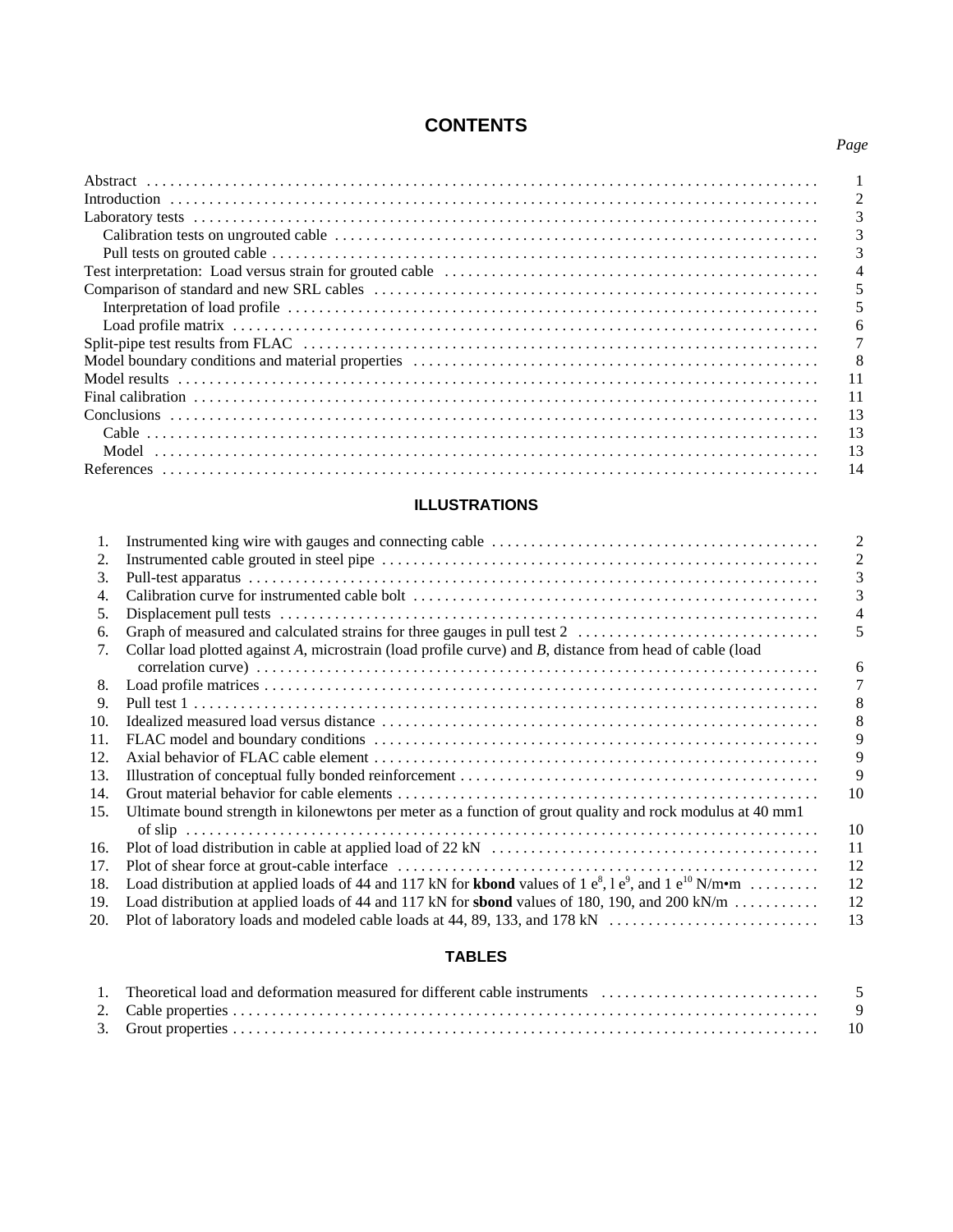| UNIT OF MEASURE ABBREVIATIONS USED IN THIS REPORT |                       |                 |                       |  |
|---------------------------------------------------|-----------------------|-----------------|-----------------------|--|
| $\rm cm$                                          | centimeter            | m <sub>em</sub> | meter per meter       |  |
| GPa                                               | gigapascal            | mm              | millimeter            |  |
| kN                                                | kilonewton            | MPa             | megapascal            |  |
| kN/m                                              | kilonewton per meter  | N               | newton                |  |
| kN/min                                            | kilonewton per minute | N/cm            | newton per centimeter |  |
| m                                                 | meter                 | $\epsilon$      | microstrain           |  |
|                                                   |                       |                 |                       |  |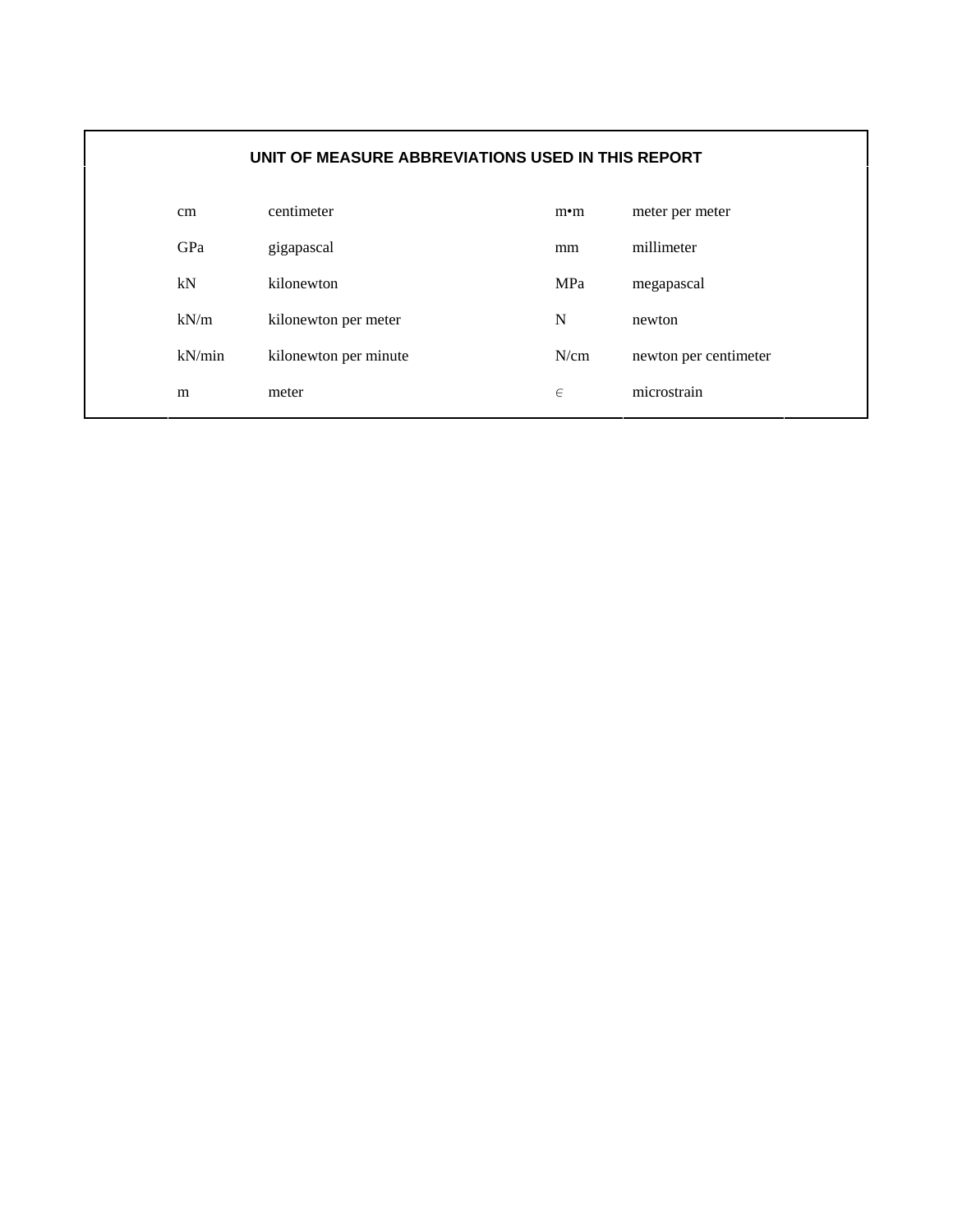# **EVALUATION OF INSTRUMENTED CABLE BOLTS IN CEMENT GROUT TO DETERMINE PHYSICAL AND NUMERICAL MODELING PROPERTIES**

**By Lewis Martin,1 Doug Milne,2 Marc Ruest,3 and Rimas Pakalnis4** 

#### **ABSTRACT**

Whereas many researchers and mine engineers have conducted tests on cable bolts using various grouts, water:cement ratios, and physical modifications of the cable to determine the load-carrying characteristics of a bolt, few studies have been conducted on cable bolts fitted with internal instruments. Those studies that have been done have concentrated on cable response averaged over significant (6.1 m) cable lengths. Researchers at the Spokane Research Laboratory (SRL) of the National Institute for Occupational Safety and Health in Spokane, WA, are investigating the physical properties of cable bolts by replacing the conventional king wire with a modified king wire on which strain gauges have been installed.

A numerical analysis was performed to match laboratory results. Loads calculated by the model were then compared to loads measured in the laboratory on 1.83-m-long cables grouted into two 0.91-m-long pull-tube assemblies. Load along the cable was monitored with 20 strain gauges installed along the length of the cable. This paper documents test results on these modified cable bolts. The instrumented cable bolt provided reproducible point measurements of cable load as opposed to load measurements averaged over long cable lengths. Such point measurements can assist in interpreting the influence of cable confinement, grout quality, rock mass stiffness, and other factors. The instrumented cable bolt is a practical field and research tool because it can predict point loading along the cable.

The instrument has been successfully field tested at FMC's Granger Mine, Granger, WY; the Meikle Mine, Carlin, NV; the Stillwater Mine, Nye, MT; and the Getchell Mine, Golconda, NV. By monitoring load and displacement of the rock mass using these instrumented bolts, more-effective ground support can be selected and installed, which will lead to safer working conditions for miners.

1 Mechanical engineer, Spokane Research Laboratory, National Institute for Occupational Safety and Health, Spokane, WA.

<sup>2</sup>Mining engineer and associate professor, University of Saskatchewan, Saskatoon, SK.

<sup>3</sup>Mining engineer, Itasca Consulting Group, Inc., Minneapolis, MN.

<sup>4</sup> Mining engineer and professor, University of British Columbia, Vancouver, BC.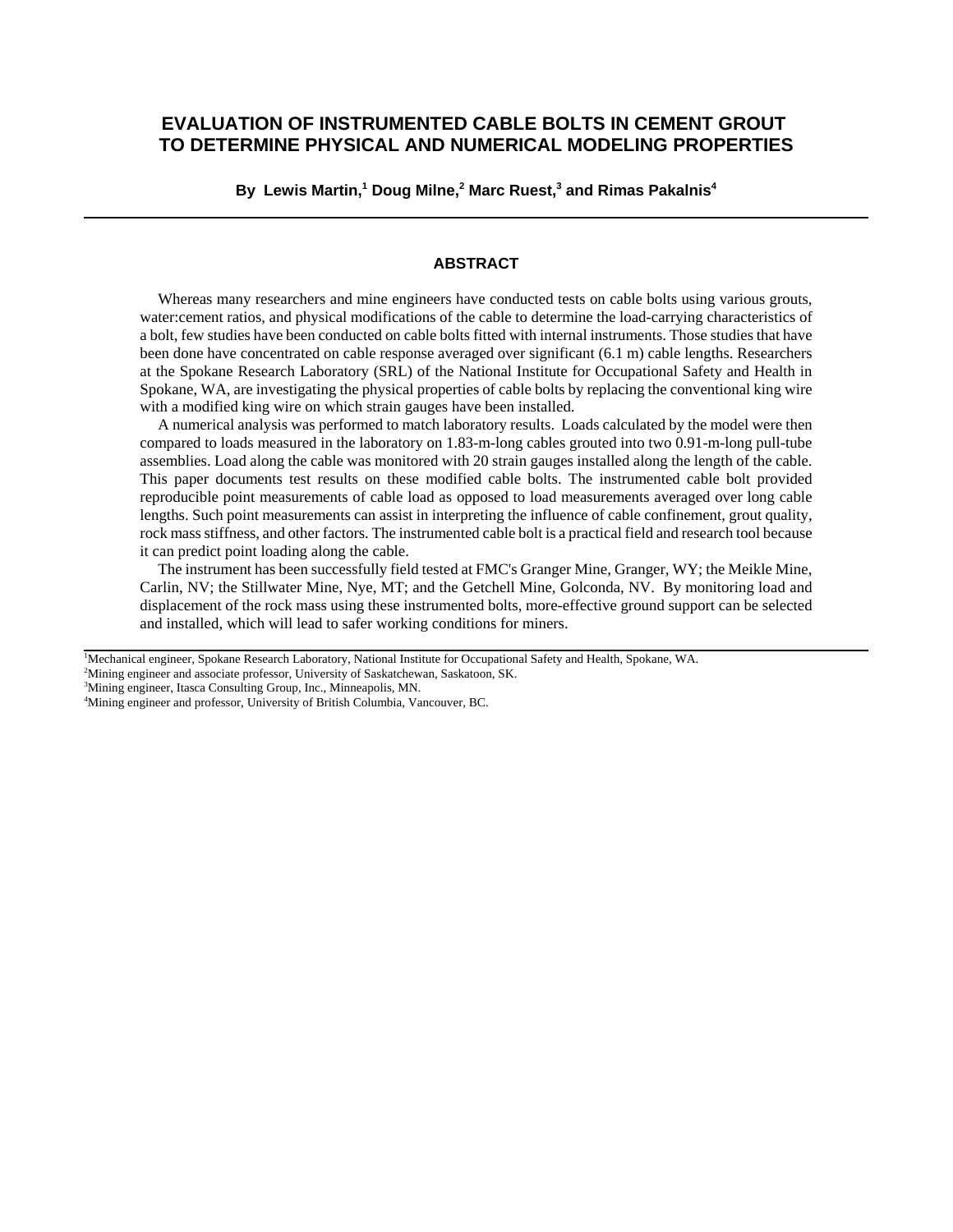#### **INTRODUCTION**

Many researchers and mine engineers have conducted a large array of tests to determine the effects of various grouts, water:cement ratios, and physical "enhancements" (Garford bulbs, buttons, birdcage configurations, nut cages, etc.) on the load characteristics of cable bolts (Goris 1990). A limited number of studies have looked at load distribution along a cable bolt. However, tests with instrumented cable bolts installed inside steel pipes have been conducted only with extensometertype internal instruments (Hyett and Bawden 1997) and externally mounted strain gauges (Chekired et al. 1997; Choquet and Miller 1987; Goris et al. 1993; Windsor and Worotniki 1986).

Well-tested commercial instruments, such as the Tensmeg and the SMART cable, exist for measuring load on cable bolts. The Tensmeg is a 60-cm-long, externally mounted strain gauge, while in the SMART cable, the king wire has been replaced by an extensometer having internal wires anchored along the cable and attached to potentiometers within the electrical head. The difference in displacement between anchors is used to calculate average strain, which is then related to load via cable stiffness.

Strain is defined as change in length over distance. Therefore, a strain gauge measures the change in length (deformation) along some object of previously fixed length. As this length increases, the sensitivity of the strain gauge decreases. The anchor spacings within a SMART cable are usually no less than 1 m, and load and strain are averaged over this length.

The Spokane Research Laboratory (SRL) of the National Institute for Occupational Safety and Health (NIOSH) has developed a new instrumented cable bolt (figure 1) (patent 6,311,564) in which the original king wire has been replaced with a strip of steel (ribbon cable) to which strain gauges have been attached (figure 2). Because of their low cost and small size, many strain gauges can be installed along the cable to get a better understanding of load distribution.

This cable bolt is 1.8 m long and 15.8 mm in diameter and has an ultimate strength of 258 kN. Twenty strain gauges are positioned at 7.6-cm intervals along two sides of the replacement king wire. The cable is then inserted into two 0.9-m-long sections of thick- walled (8.55 mm) steel pipe (so that 10 gauges are in each pipe section) and grouted with Type I/II portland cement at a water:cement mixing ratio of 0.35:1.

The main advantage of the new instrument is that cable axial elongation can be measured over a short distance, thereby providing an accurate estimate of load over a small (approximately 13 mm) length of cable. That is, as the grout transfers axial load to the cable, the strain gauge on the king wire reads elongation in microstrain. Using Hooke's Law, strain can be converted back to load. The instrument has the potential to provide more information than can be obtained from existing cable load monitoring devices. It also provides valuable insights into cable support behavior.



**Figure 1.—Instrumented king wire with gauges and connecting cable.** 



**Figure 2.—Instrumented cable grouted in steel pipe.**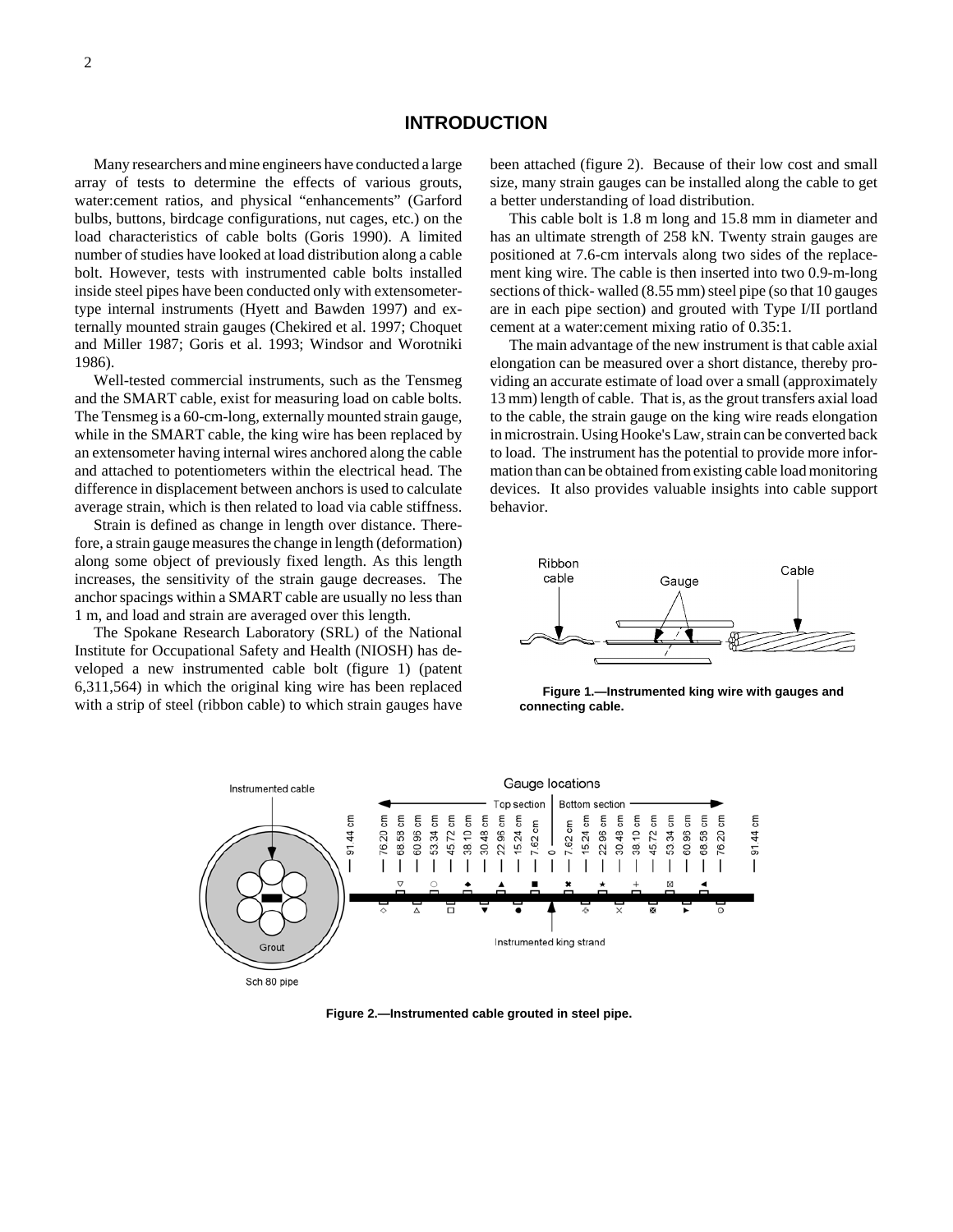# **LABORATORY TESTS**

The instrumented SRL cables have a modified geometry and therefore required calibration to determine their behavior. Therefore, pull tests were conducted to compare load to strain along the embedded cable. These tests followed the procedure developed by Goris (1990), and the test apparatus (figure 3) was the same one used by Goris and Conway (1987) during a testing program at the U.S. Bureau of Mines.

Methods of estimating cable load are based on cable stiffness using the equation—

$$
P = K \times \epsilon,\tag{1}
$$

where  $P =$  cable load, kN

 $K =$  cable stiffness, kN/(m•m)

and  $\epsilon$  = cable strain, microstrain.

Manufacturer's specifications state that the common K value is  $28,410 \text{ kN/(m\text{-}m)}$  for a seven-strand cable. Thus calculating P using K is accurate for the elastic deformation range of a cable and is valid up to about 0.8% strain, or 227 kN ( $K = P \div \epsilon$ ).

#### **CALIBRATION TESTS ON UNGROUTED CABLE**

To understand the deformation behavior of a grouted cable, it is first necessary to determine the behavior of free (ungrouted) cables.

To conduct these tests, the king wires in five conventional cables were replaced with instrumented king wires to create the new cables. The cables were then loaded to 178 kN of pull, which is the maximum load for elastic cable deformation, to obtain a calibration curve for each gauge (figure 4).

If a cable bolt is deforming, all measured strains on each strand should be the same. Therefore, a simple approach to determining the stiffness of a six-strand instrumented cable is to assume that the king wire carries one-seventh of the cable load, which would give a stiffness of 24,500 kN/(m•m) for a sixstrand cable.

The slope of load-versus-microstrain in figure 4 shows the stiffness of the instrumented cable. The instrumented king wire on the SRL instrumented cable did not carry appreciable load. The drift observed was largely due to the length of the lead wire connecting the individual gauges and was taken into account through the use of an average calibration curve (figure 4).

Calibration test 3 indicated an instrumented cable stiffness that ranged between 21,528 and 25,264 kN/(m•m) at an applied load of 178 kN, which brackets the expected stiffness for a standard cable with one strand removed (or six-sevenths of the standard seven-strand stiffness). A range in values of measured stiffness may be due to differential movement between a king wire and the six external cable strands. A second source of variation may be the position of individual strain gauges with respect to the cable strands. That is, higher strain (lower stiffness) may correspond to gauges positioned directly under a cable strand where slip between the instrumented king wire and the cable strands is unlikely.

#### **PULL TESTS ON GROUTED CABLE**

A large database of results from pull tests exists for conventional cables grouted in steel pipes with cement grouts. The load-to-deformation behavior of standard seven-strand cables can be obtained from cable manufacturers.

Three "split-pipe" pull tests were conducted on three instrumented cables that had been grouted into steel pipes. These tests were intended to duplicate crack dilation in underground mine environments and to provide a load profile for the bolt (figure 5).







**Figure 4.—Calibration curve for instrumented cable bolt.**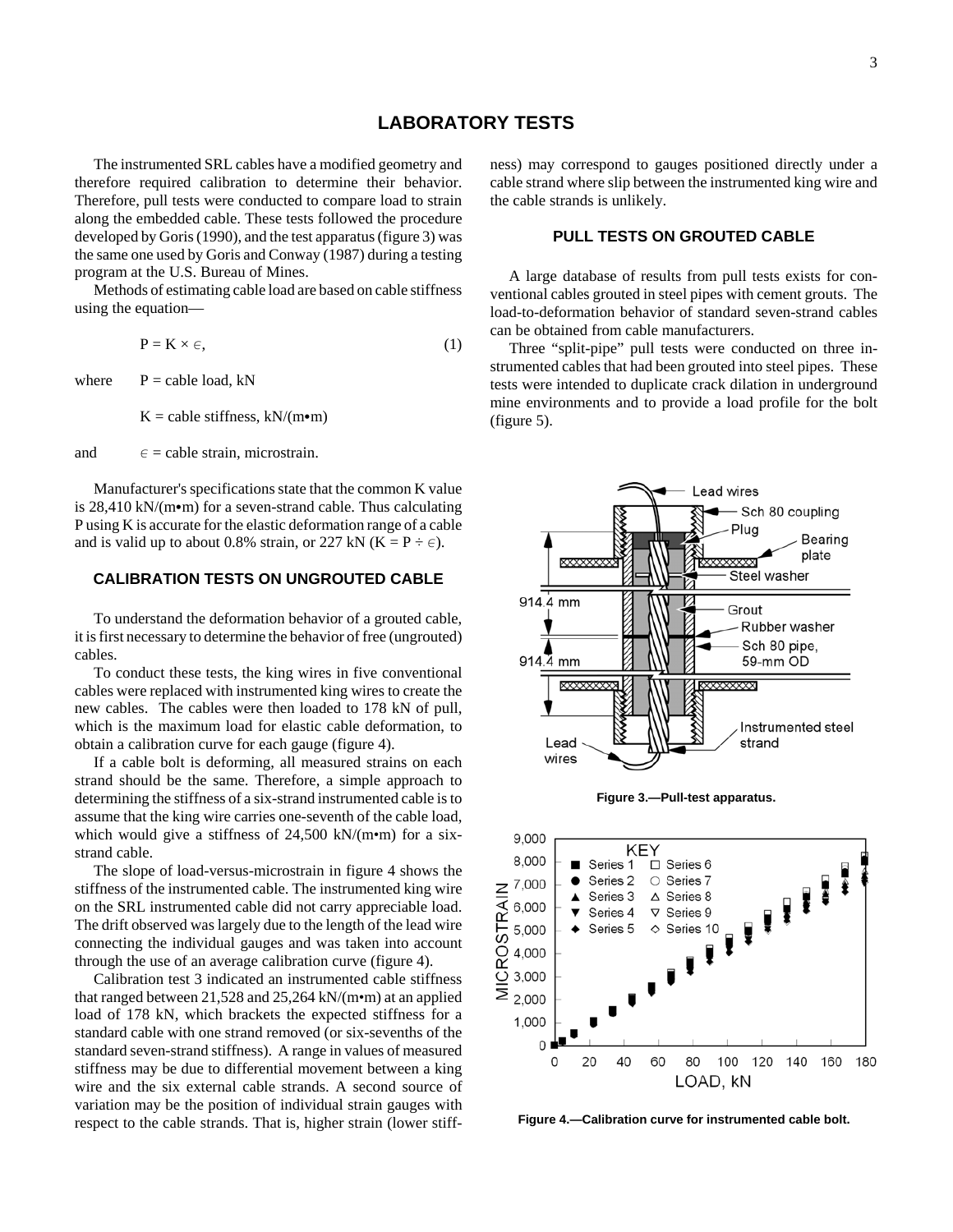

**Figure 5.—Displacement pull tests.** 

Continuous readings of load, strain, and displacement in the cable bolt were taken throughout the test at a load rate of 2. 2 kN/min. Load readings were collected electronically from a load cell within the test machine. To verify that the readings fr om the test apparatus were correct, displacement readings w ere also obtained from a micrometer attached to the pull tubes a nd an LVDT on the machine.

a nd the resulting load, displacement, and strain at various points al ong the cable were measured. An average grout compressive st rength of 57 MPa was achieved at 28 days. The second and th ird tests were conducted after 30 days. The tests were run on al l three samples until the cable-grout bond failed. In all three te sts, the grout failed before the cable; however, the cables were al l undergoing plastic deformation. At 28 days of grout curing, the first pipe was pulled apart,

ki lonewtons versus displacement in centimeters. In each test, the m aximum applied load was 200 kN, which is the yield point of Figure 5 shows pull-test results plotted as applied load in the instrumented cable. The plotted displacements are the total displacements measured with LVDT's at the free ends of the cable.

# **TEST INTERPRETATION: LOAD VERSUS STRAIN FOR GROUTED CABLE**

 cable stiffness. This gives an average load or strain along the Deformation-based estimates of cable load relate load to deformation by simply dividing deformation by monitored distance to approximate strain and multiplying the result by measured length.

 gauges installed 76.2 cm from the load point did not show significant loading until a load of approximately 156 kN had Substantial work has been conducted looking at load distribution along fully grouted bolts (Hyett et al. 1996). In this study, a simplified approach was taken to interpret behavior on the instrumented cable based on observed cable response. The been applied. The gauges at 38.1 cm showed loading at approximately half of 156 kN, or 78 kN. This load transfer rate can be expressed as C, the ratio of loaded cable length to applied load. Therefore, the load at which each strain gauge will start to deform can be estimated as follows:

$$
P_o = L_o/C \tag{2}
$$

where  $P_0 =$  applied load required to initiate deformation of strain gauge, N

> $L<sub>o</sub>$  = distance of strain gauge from applied load or point of dilation, cm

and  $C =$  ratio of cable length-to-applied load.

Thus, C = 
$$
76.2 \text{ cm} / 156 \text{ kN} = 4.89 \times 10^{-1} \text{ cm/kN}.
$$

After a strain gauge on the cable has started to take load, any additional load will increase strain on the gauge directly. Strain will be related to the increase in load based on K (cable stiffness), or  $\sim$  24,019 kN/(m•m) [six-sevenths of 28,410 kN/(m•m) —the common value for standard seven-strand cable] for the six-strand cables used in this research.

Based on the load transfer rate and cable stiffness, theoretical strain-versus-load curves (figure 6) were calculated for three of the gauges monitored in pull test 2. There was reasonably good agreement between measured and theoretical strains for the gauge at 76.2 cm and excellent agreement for the gauge at 38.1 cm. At high strain values, measured microstrain exceeded theoretical microstrain because the cable had exceeded the 0.8% elastic strain limit. The good agreement for the gauges at 76.2 and 38.1 cm suggests that the basic approach for calculating a constant load transfer rate for instrumented cables is reasonable.

Agreement was not as good between measurements and theory for the gauge at 68.6 cm. It appears that the instrumented king wire was being pulled past the outer cable strands, which would result in low strain readings well before the cable could be expected to carry load. Slip of the instrumented king wire at 68.6 cm would explain the lower-than-expected strain values when the gauge should be loaded (figure 6). This gauge is close to the free end of the cable, and it is possible that untwisting of this end contributed to the lower-than-expected strains at this location.

Additional data from tests at the Noranda Technology Centre (NTC), Montreal, Quebec, in 1992 (Milne et al. 1992) support this interpretation. In these experiments, a pull test was done on a 0.91-m-long grouted cable on which strain gauges had been bonded to the external cable strands at 15.2-cm spacings. The load-versus-microstrain graph had a form similar to the curves from the SRL tests (figure 6), and the load transfer rate was approximately  $2.28 \times 10^{-1}$  cm/kN. A maximum load of only 112 kN was applied to the cable because most of the externally bonded strain gauges and wires had failed at this load. The SRL approach of protecting the gauges and wires in a replacement king strand is a more practical situation.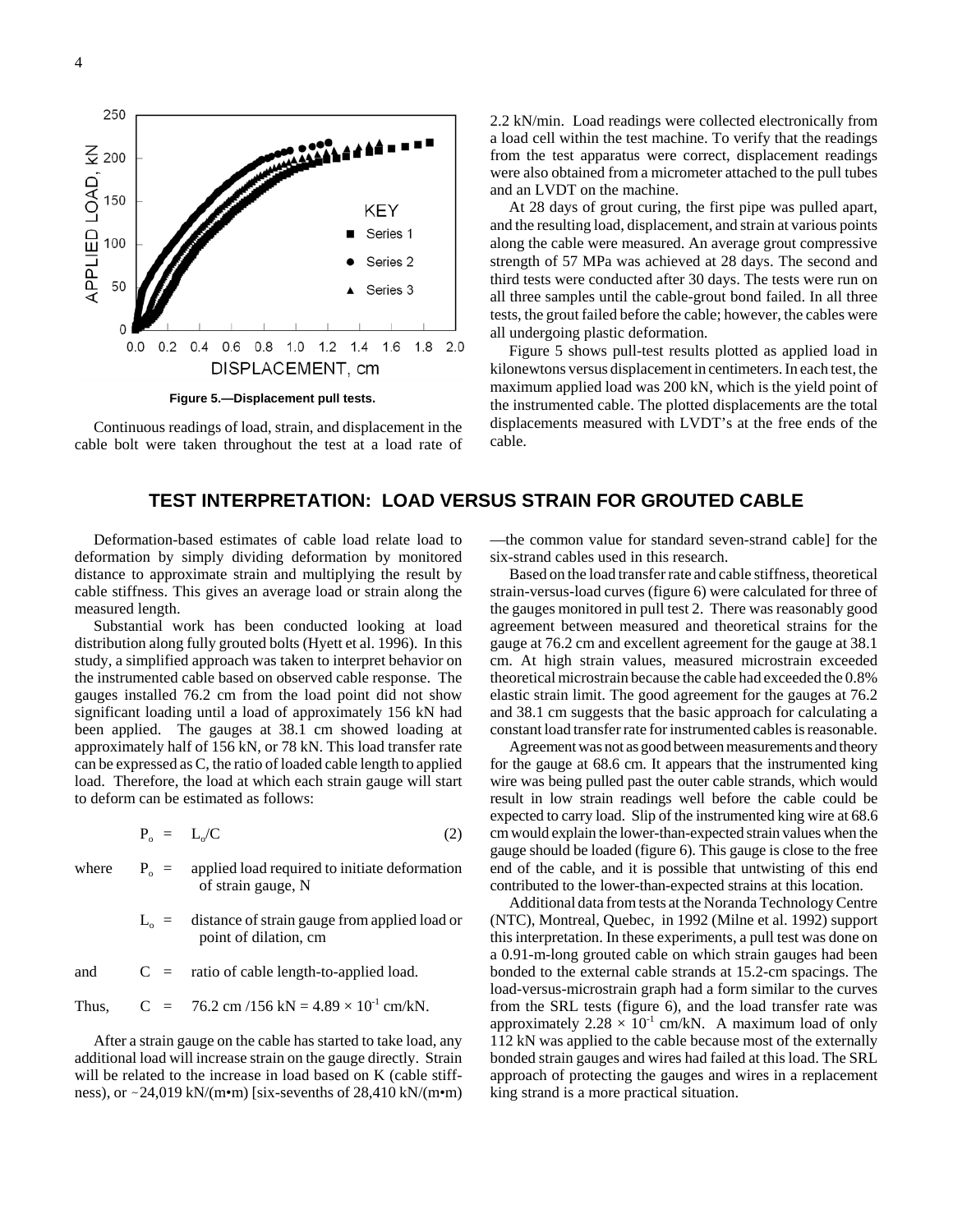

**Figure 6.—Graph of measured and calculated strains for three gauges in pull test 2.** 

## **COMPARISON OF STANDARD AND NEW SRL CABLE**

All approaches for measuring load in cable bolts are based on the principle of measuring deformation over a fixed length and relating the amount to cable stiffness. As the length of the measured distance increases, the accuracy of the estimate of cable strain at a given point may decrease.

strand cables are K (on six-strand cables) =  $24,019$  kN/(m•m) It was assumed that load along a grouted cable is driven by dilation of a crack. That is, as a crack expands or lengthens, then cable load increases. Values estimated from SRL tests of sixand C (on grouted cables) =  $4.89 \times 10^{-1}$  cm/kN. These values were used in the following analysis. Distances of 91 and 183 cm, which are the typical distances used for monitoring load on conventional cables, were assumed.

 estimates obtained from using various fixed lengths can be Using the load and strain distributions proposed above, load compared, as shown in table 1. Table 1 also shows estimates of load at different base lengths for strain gauges installed at various distances from a single dilating crack. A similar qualitative comparison was proposed by Windsor (1992); however, no values were provided. Windsor states that "A discontinuous load profile in a cable is very difficult to measure properly and requires both discrete measurements (i.e., short base length 'cells') and integrated measurements (i.e., long base length 'gauges')."

Table 1 is based on property values used during tests of the SRL instrumented cable. Conventional cables with different grout properties would exhibit different behavior. If several cracks were dilating and loading a grouted cable, much less discrepancy among the different loads would be predicted.

#### **INTERPRETATION OF LOAD PROFILE**

 so that every incremental change of collar load will equal a recorded by the individual gauges parallels the slope of a free Collar load plotted against recorded microstrain at individual gauge locations is shown in figure 7*A*, while load profile along the length of the cable at different collar loads is shown in figure 7*B*. Figure 7*B* also shows the strong correlation between predicted (Eq. 2) and actual loads. When critical load at the collar (x - 0) exceeds  $5,204 \text{ N} \times \text{distance}$  of the gauge from the collar (in centimeters), the gauge will commence sensing load similar increase in load on the gauge. This implies that a gauge positioned 25.4 cm from the collar will sense load only when the collar load exceeds  $25.4 \times 2,043$  N/cm, or 51,908 N. When collar load increases from 51,908 to 56,356 N, the gauge at 25.4 cm will sense the incremental load of 4,448 N. Another observation is that the slope of collar load versus microstrain as cable after a "critical load" has been exceeded (figure 7*A*).

**Table 1.–Theoretical load and deformation measured for different cable instruments** 

| Actual cable | Cable length, loaded on | Calculated crack | Load based on fixed<br>lenath. N |        |         | Load measured at various distances of SRL | gauge from crack. N |        |
|--------------|-------------------------|------------------|----------------------------------|--------|---------|-------------------------------------------|---------------------|--------|
| load, N      | each side of crack, cm  | dilation, cm     |                                  | 183 cm | 0 cm    | 30.5 cm                                   | 45.7 cm             | 61 cm  |
| 22,240       | 11.2                    | 0.01             | 2.668                            | 1.334  | 22.240  |                                           |                     |        |
| 44.480       | 21.8                    | 0.04             | 10.675                           | 5.337  | 44.480  |                                           |                     |        |
| 88,960       | 43.7                    | 0.15             | 42.700                           | 21.350 | 88.960  | 222.680                                   |                     |        |
| 133,440      | 65.5                    | 0.36             | 86.736                           | 48.038 | 133.440 | 71.168                                    | 40.477              | 12.899 |
| 177.920      | 87.1                    | 0.64             | 131.216                          | 84.957 | 177.920 | 115.648                                   | 84.512              | 53.376 |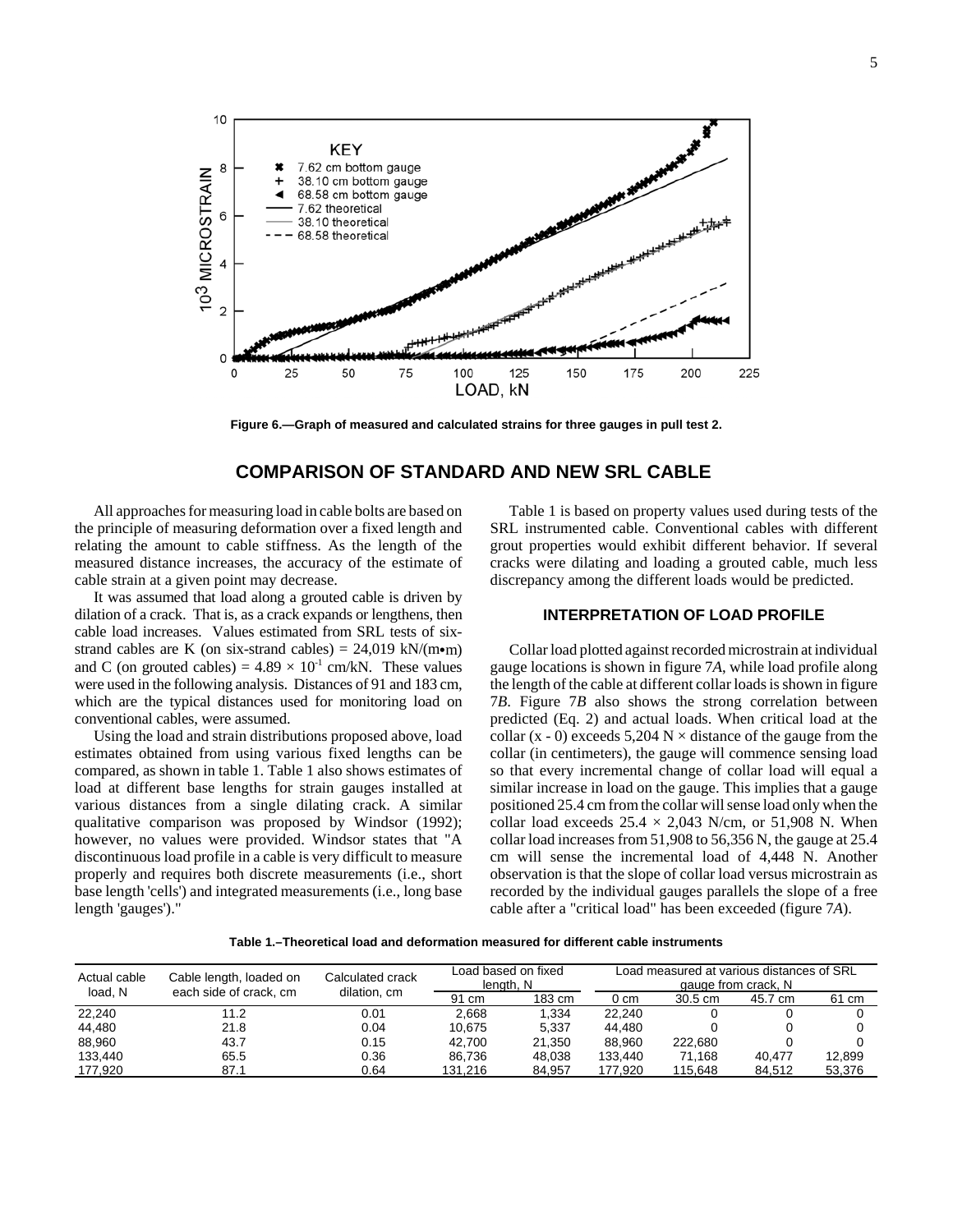



**Figure 7.—Collar load plotted against** *A***, microstrain (load profile curve) and** *B***, distance from head of cable (load correlation curve).** 

#### **LOAD PROFILE MATRIX**

 function of the bond strength of the wire in contact with the Figure 8*A* shows the critical collar load required before individual gauges on the standard seven-strand cable and the SRL instrumented cable sensed load at various embedment lengths (Goris et al. 1993). The number of wires in contact with the grout is the same for both types of cable. The slopes of the two cables are similar, as would be expected since slope is largely a grout.

In figure 8*B*, it is assumed that a gauge is positioned every 7.6 cm along the cable. A load of 0 N at the gauge infers a possible load increase of 2.04 kN/cm. Therefore, on the graph, gauges positioned 1.2 m apart indicate a load of 125 kN at point  $x \sim 76.2$  cm, as do the gauges at 15.2 and 137.2 cm. These figures are based on the assumption that there is a single crack. Alternatively, a gauge located at point  $x \sim 76.2$  cm and indicating a load of 0 N negates this possibility. However, an interpreted load of 62 kN is possible if a crack were positioned midway between the gauge at 15.2 cm and the gauge at 76.2 cm.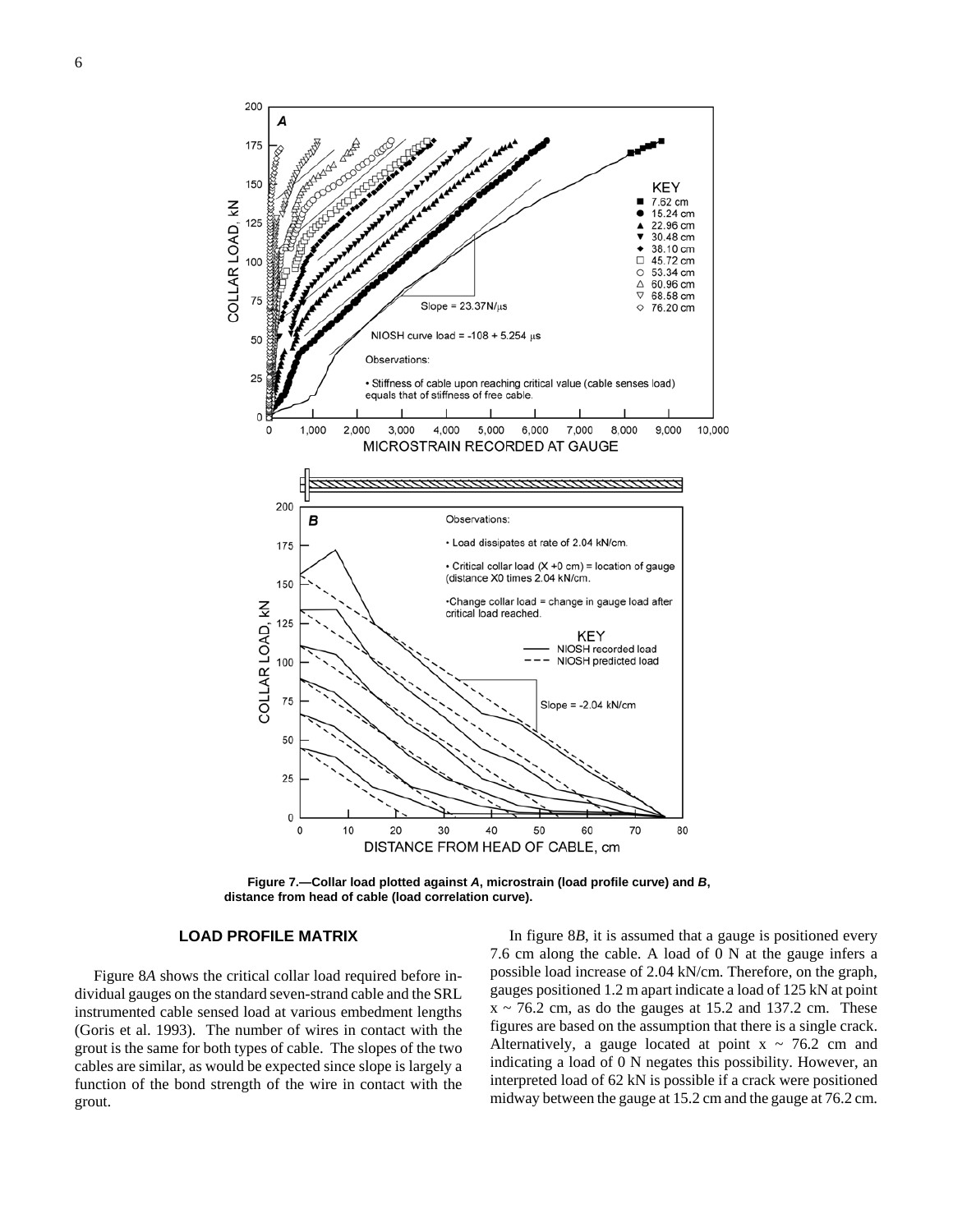

**Figure 8.—Load profile matrices.** *A***, Load versus embedment length. Squares indicate data points.** *B***, Load matrix graph.** 

This method should be employed when estimating predicted load on a crack using measurements recorded in situ and projecting these measurements to the interpreted location of the crack. This situation is presented in table 1 and shows that it is critical to interpret loading based on measured conditions rather than relying on a single load reading or an average of loads.

# **SPLIT-PIPE TEST RESULTS FROM FLAC**

Strain measured by the strain gauges is related to load on the cable bolt by the stiffness determined from the calibration. The results from the laboratory experiment are provided in terms of measured strain at 7.6-cm intervals along the length of the cable versus applied load to the cable. A plot of applied load-versusmeasured microstrain for the first experiment is shown in figure 9.

It is convenient to compare load measured on the instrumented cable and load calculated by Itasca's (2000) computer code Fast Lagrangian Analysis of Continua (FLAC) to determine increments of applied load. For the purpose of this analysis, laboratory-measured and FLAC-calculated loads were compared at 22.2-kN increments. Because the experiment was symmetrical on both sides of the split, it was assumed that the gauges measured identical loads at identical distances away from the split. It was therefore valid to average loads for each of the three tests. In total, six data series for load-versus-applied load were averaged to provide one "idealized" data set to compare with FLAC results (figure 10).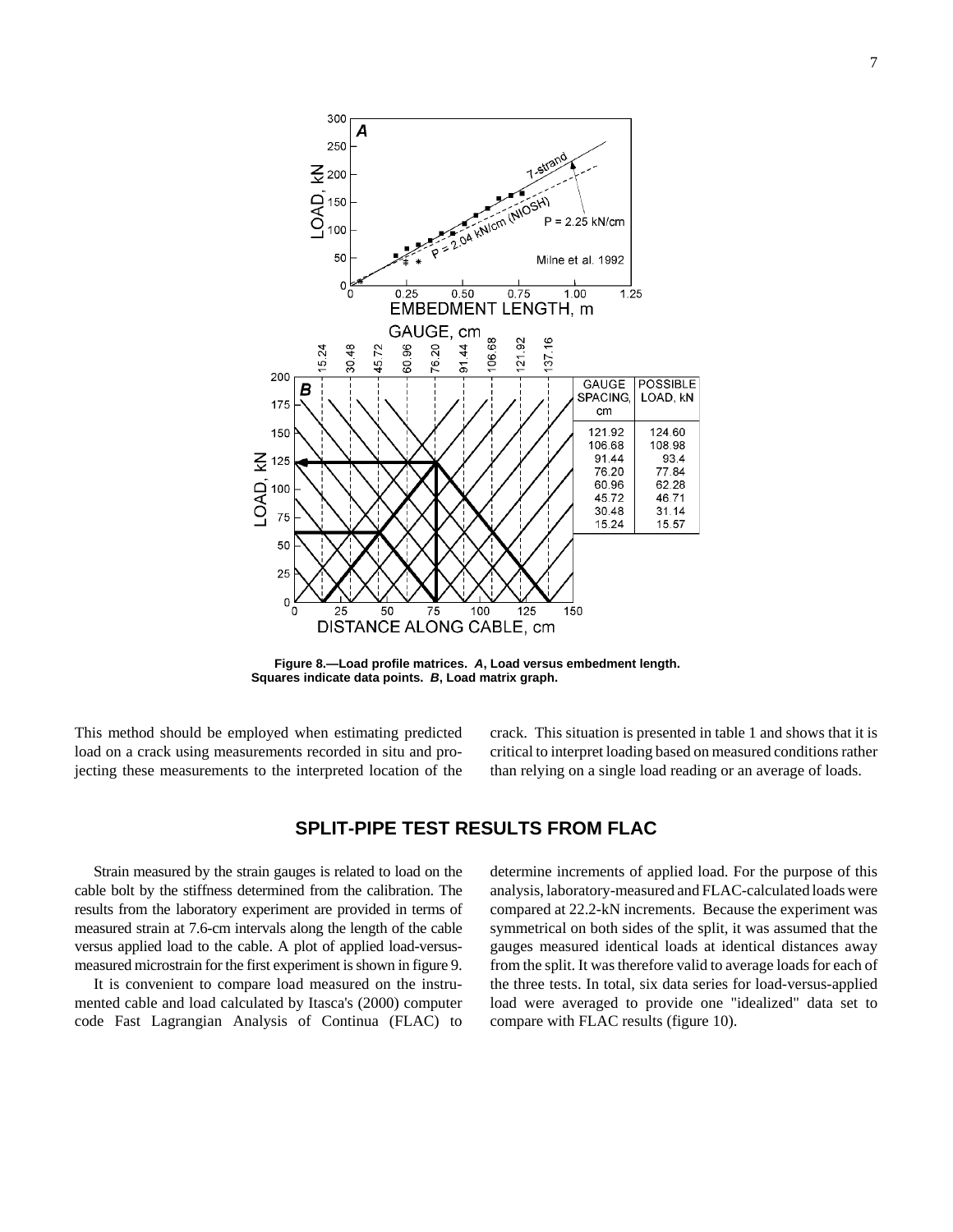

**Figure 10.—Idealized measured load versus distance.** 

# **MODEL BOUNDARY CONDITIONS AND MATERIAL PROPERTIES**

The geometry and boundary conditions for the FLAC model are illustrated in figure 11. In the model, the cable is represented as a series of elements attached at nodes, and the split pipe is represented by two rows of zones. The two rows of zones are "split" at the model's center by detaching the grid points so that both ends of the pipe are free to separate without lateral constraint. The grout bonding the cable to the pipe is implicit in

the cable bolt logic. To simulate pulling the split pipe apart, a velocity boundary was applied to both ends of the model. This is analogous to a laboratory test in which each end of the pipe is pulled apart at a constant rate.

The behavior of the FLAC cable element is a function of the behavior of the steel cable (axial behavior) and of the grout-steel cable interface (shear behavior). Because it is slender, the cable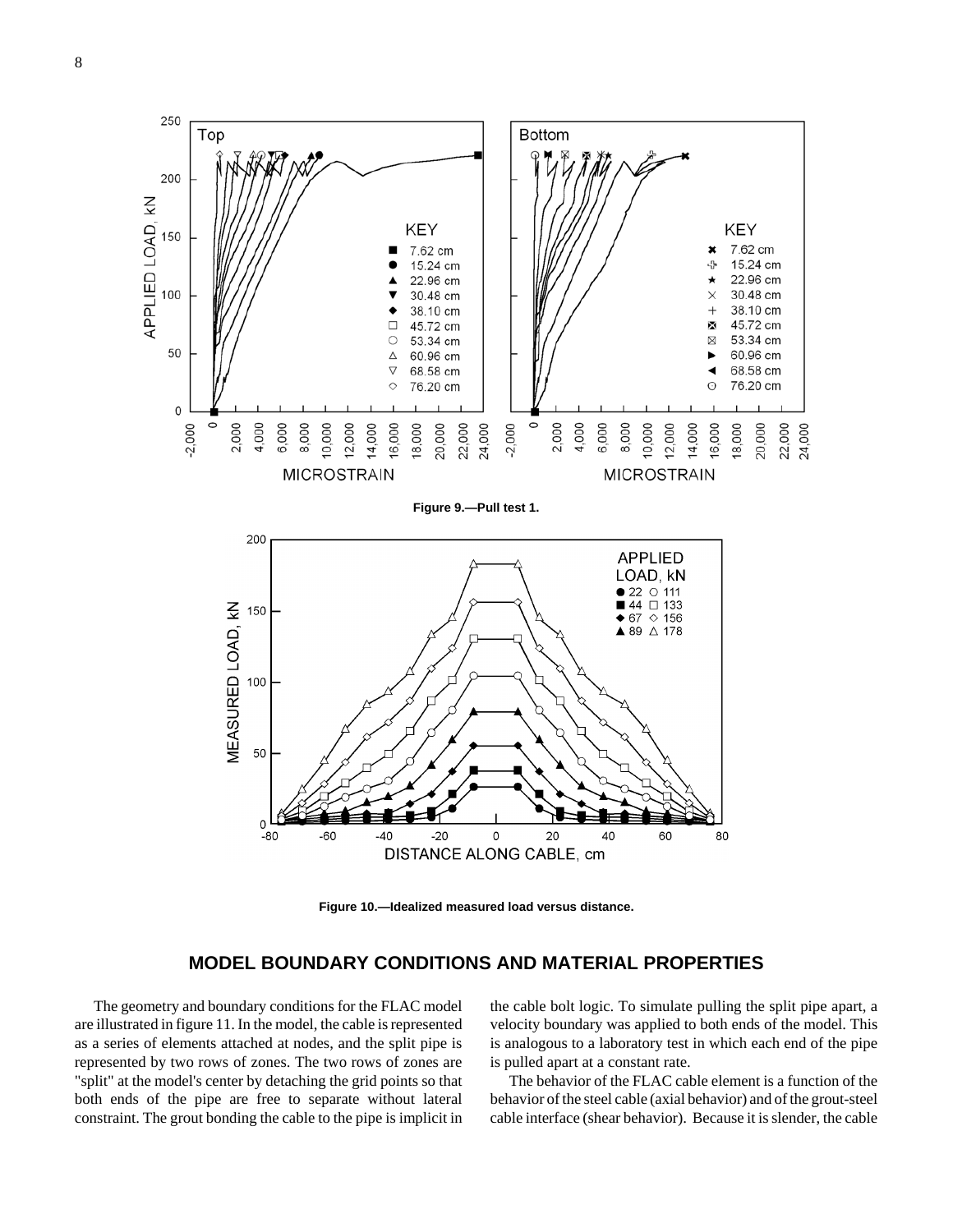element does not offer any resistance to bending. A simple linear relationship between applied strain and the resulting force describes the axial behavior of the steel. The cable can theoretically take load in either compression or in tension, but in the following analysis, only tensile behavior is relevant.

Figure 12 schematically illustrates cable axial behavior. The required properties for the cable are its tensile strength, Young's modulus, and cross-sectional area (labeled "yield," "E area," and "ycomp," respectively, in the figure). The assumed dimensions and properties for the cable are summarized in table 2. For the purpose of this experiment, yield strength was not relevant because the applied load was kept below the yield strength of the cable.

 Shear behavior plays an important role in how a cable is loaded when the grid is displaced. It is through the grout-cable interface that grid displacement induces load in the cable via shear stress. The shear behavior of the grout is represented a spring-slider system at the cable nodes (figure 13).



**Figure 11.—FLAC model and boundary conditions.** 



**Table 2.—Cable properties** 

| Property        | Model input                   |
|-----------------|-------------------------------|
| Area            | 1.826 $e^{-4}$ m <sup>2</sup> |
| Young's modulus | 128 GPa                       |
| Yield           | 220 kN                        |

The properties that describe grout (see figure 14) are bond stiffness **(kbond)** and shear strength **(sbond)**. Bond stiffness determines the load applied to the cable through the grout as a result of shear displacement between the grout and the cable. It is usually calculated from field pull-out tests, but such data are not available for the current laboratory setup. The FLAC manual provides the following guideline for choosing **kbond** (Itasca 2000).

s a 
$$
kbond \approx \frac{2\pi G}{10 \ln(1 + 2t/D)}
$$
 (3)

where  $G =$  shear modulus of the grout,

 $t =$  radial distance between the cable and the pipe wall,

and  $D =$  inside pipe diameter.

For the split-pipe model, a shear modulus of 0.35 w:c grout and a Poisson's ratio of 0.20 are calculated from the upper and lower bounds of Young's modulus of groups using the properties shown in table 3, or 6  $e^9$  to 8  $e^9$  N/(m•m).

In previous numerical analyses of pull tests (Ruest 1998), **kbond** was found to be closer to  $3.5 e^8$  N/(m•m), which is one order of magnitude lower than the value calculated with equation 3. In the current analysis, the importance of **kbond** was assessed by evaluating the cable's response in the range of  $1 e<sup>8</sup>$ to 1  $e^{10}$  N/(m•m).



**Figure 13.—Illustration of conceptual fully bonded reinforcement (adapted from Itasca 2000).** 

9

**Figure 12.—Axial behavior of FLAC cable element (adapted from Itasca 2000.) Yield = tensile strength, E area = Young's modulus, and ycomp = cross-sectional area.**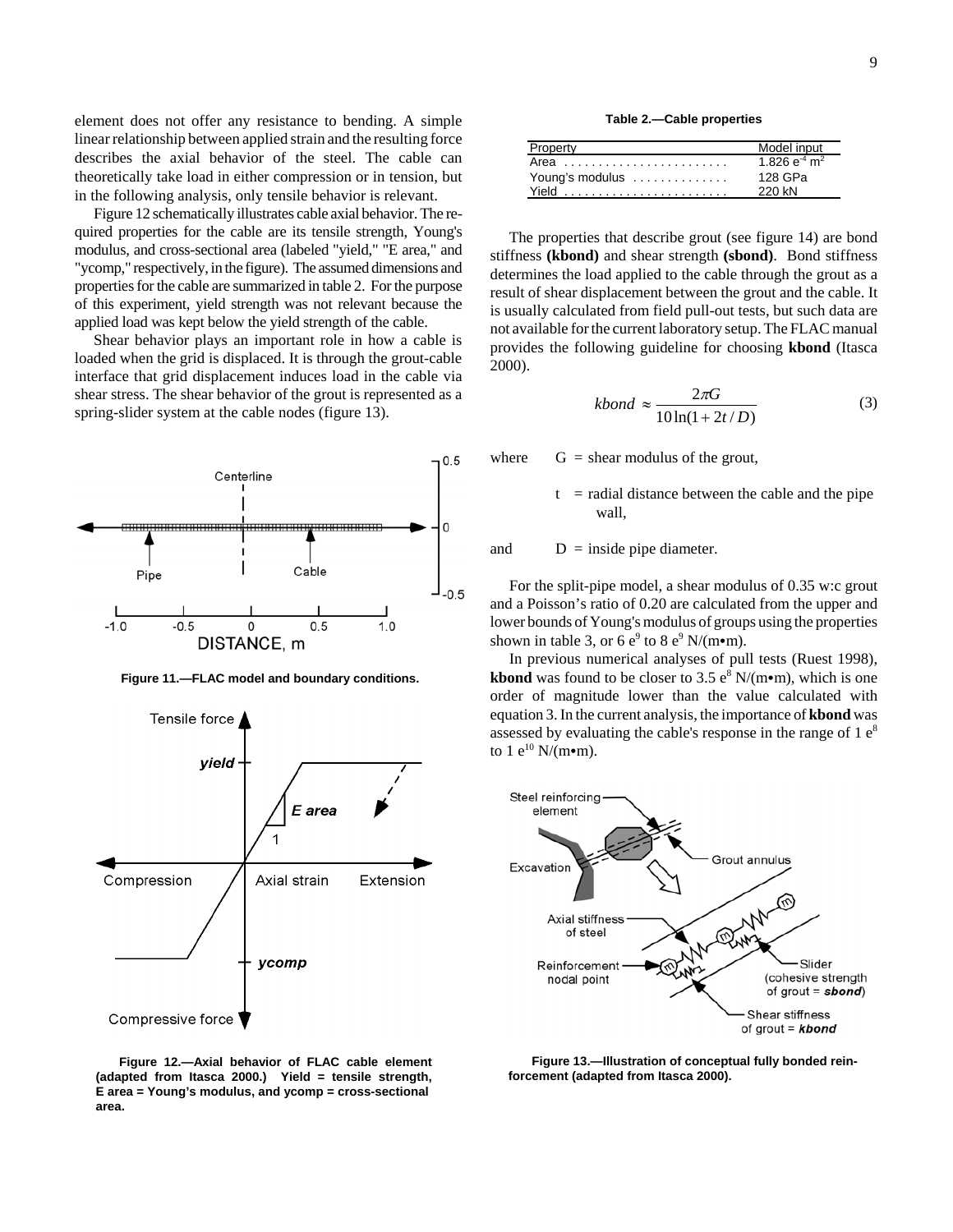

**Figure 14.—Grout material behavior for cable elements (adapted from Itasca 2000).** *A***, Grout shear strength criterion;** *B***, grout shear force versus displacement.** 



**Figure 15.—Ultimate bond strength in kilonewtons per meter as a function of grout quality and rock modulus at 40 mm of slip (Hutchinson and Dieterichs 1996). The**  value of kbond is 1 e<sup>8</sup> to 1 e<sup>10</sup> N/(m•m), and the value of sbond is 180 to 210 kN/(m•m).

**Table 3.—Grout properties** 

| Property                                | Value                 |
|-----------------------------------------|-----------------------|
| Water:cement ratio                      | 0.35                  |
| Poisson's ratio                         | 0.2                   |
| kbond (Young's modulus) $\ldots \ldots$ | $6e^9 - 8e^9$ N/(m•m) |
| After Hutchinson and Diederichs 1996.   |                       |

Shear strength determines maximum shear stress in the grout before it begins to slip. Hutchinson and Diederichs (1996) have published values for maximum shear stress (referred to as bond strength) as a function of the Young's modulus of the host rock. An equivalent rock modulus for the experimental pipe assembly is found using the following equation (Hutchinson and Diederichs 1996).

$$
\frac{E_r}{(1+\nu_R)d_{BH}} = \frac{2E_p(d_o^2 - d_i^2)}{d_i(1+\nu_p)\left(1 - 2\nu_p)d_i^2 + d_o^2\right)}
$$
(4) s

| where |              |     | $E_r$ = rock modulus,         |
|-------|--------------|-----|-------------------------------|
|       | $V_R$        | $=$ | rock Poisson's ratio,         |
|       |              |     | $d_{BH}$ = borehole diameter, |
|       | $E_{P}$      |     | $=$ pipe modulus,             |
|       | $V_P$        |     | $=$ pipe Poisson's ratio,     |
|       | $d_i$        |     | $=$ pipe inside diameter,     |
| and   | $d_{\sigma}$ | $=$ | pipe outside diameter.        |

With the equivalent rock modulus, the value for **sbond** is determined from the plot of rock modulus versus ultimate bond trength (figure 15) (taken as **sbond**)**,** also provided by Hutchinson and Diederichs (1996).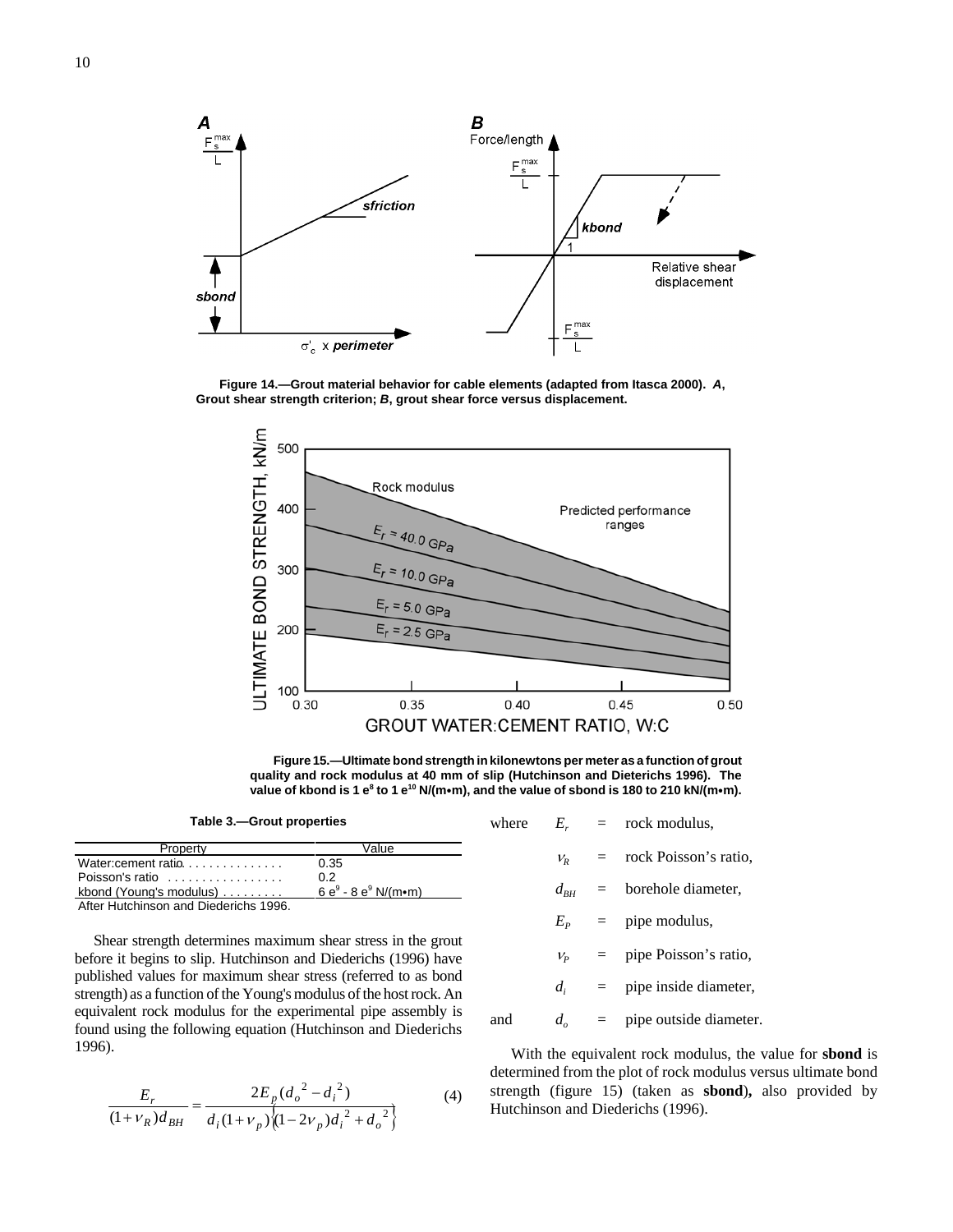It is well known that increases and decreases in confinement will influence cable bolt behavior. FLAC attempts to account for this effect by relating confinement on the bolt to maximum shear strength. Increases in confinement are followed by increases in the shear strength of the grout according to the strength criterion defined by the parameter **sfriction** and the grouted perimeter **(perimeter)**. In the calibration presented below, no confinement on the cable was modeled (since no confinement was applied to the pipe in the laboratory experiment), and therefore these parameters were irrelevant to the final solution. Thus, only bond stiffness and grout shear strength were varied. The value of **kbond** is  $1e^8$  to  $1$  $e^{10}$  N/(m•m), and the value of **sbond** is 180 to 210 kN/(m•m).

#### **MODEL RESULTS**

 is located at the pipe split and that the distribution is Once the model was constructed and the boundary conditions applied, the reaction forces at the modeled pipe ends were monitored as the two sides were pulled apart. Once the applied load reached one of the 22-kN increments, load on the cable at 7.6-cm intervals was recorded. The plot in figure 16 shows cable load distribution as calculated by FLAC for an applied load of 22 kN. The plot shows that maximum load symmetrical about the model center. Figure 17 is a plot of shear force at the grout-cable interface. Because the pipe is displaced in both directions, shear forces are negative on the right-hand side of the split and equal but positive on the lefthand side.

Figure 18 is a plot of the averaged laboratory results and the FLAC calculated cable loads for 44- and 117-kN load increments at **kbond** values of  $1e^8$ ,  $1e^9$ , and  $1e^{10}$  N/(m•m). The plot indicates that the shape of the FLAC cable curves is very similar to the shape of the idealized laboratory curves for each t of the **kbond** values tested, with the lowest stiffness apparently providing the best match with laboratory results. High loads were observed at the split, but decreased with distance from the split. The magnitude of the load at the cable split must be equal to the applied load, but this is not reflected in the plotted data since load is an average across the element.

In each case, the model underpredicts load in the cable at 7.6 cm (near the pipe center). Improvement diminishes with changes in stiffness. The conclusion from this analysis is that, although a reasonable estimate of cable load distribution can be obtained using the previously published equation for **kbond,** a better estimate is obtained using

$$
kbond \approx \frac{2\pi G}{100 \ln(1 + 2t/D)}\tag{5}
$$

Figure 19 shows a plot of load distributions for the modeled cable at applied loads of 44 and 117 kN for **sbond** values of 180, 190, and 200 kN/m. These values are within the range estimated using Hutchinson and Diederichs' ultimate bond strength plot (figure 10). Only a small amount of variability is apparent in the model results within the range. Note, however, that the ultimate pull-out load will depend on this parameter. For the modeled cable to sustain a load of 178 kN as in the laboratory, a minimum **sbond** of 200 kN/m is required.

#### **FINAL CALIBRATION**

Figure 20 is a plot of the FLAC-calculated cable loads compared to laboratory-determined load distributions at applied loads of 44, 89, 133, and 178 kN. The **kbond** and **sbond** values used o obtain these results were  $1 e^{8}$  N/(m•m) and 200 kN/m, repectively, as determined from the parametric analysis above. The plot shows that there is very good agreement between laboratory loads and the loads predicted by FLAC. The load at the split is underpredicted by FLAC, and the difference becomes more significant as load increases. The difference is explained by ealizing that the modeled grout remains perfectly intact for the duration of the simulation. In the laboratory tests, the grout deteriorates at the split as the confinement offered by the second pipe is removed. This condition can not be simulated by FLAC*.*  The reader is reminded that the load at the split is necessarily equal to the applied load and that this is not reflected in the data set because no element appears in the model exactly at the split.



**Figure 16.—Plot of load distribution in cable at applied load of 22 kN.**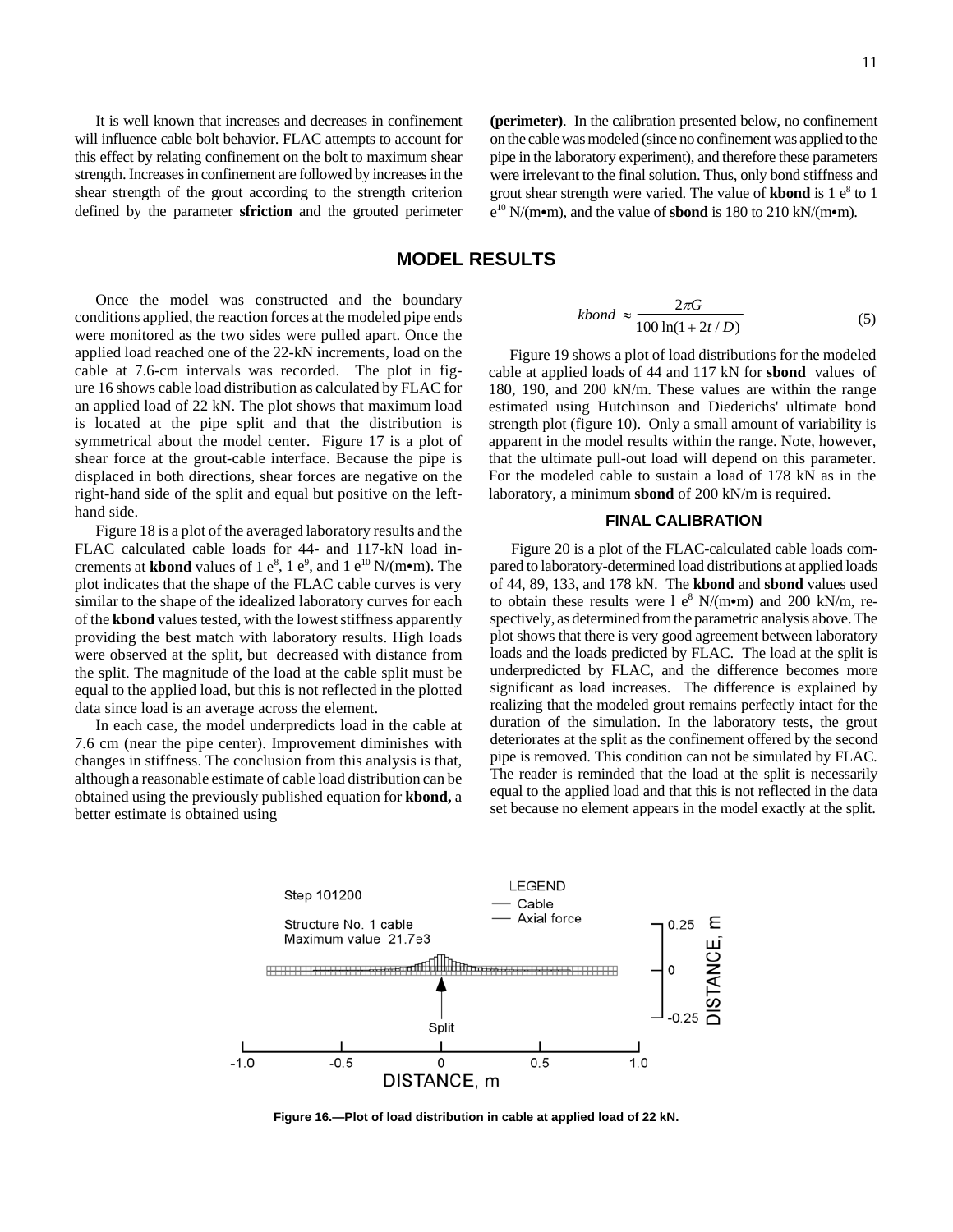





 **Figure 18.—Load distribution at applied loads of 44 and 117 kN for kbond values of 1 e<sup>8</sup>, 1 e<sup>9</sup>, and 1 e<sup>10</sup> N/(m•m).** 



 **Figure 19.—Load distribution at applied loads of 44 and 117 kN for sbond values of 180, 190, and 200 kN/m.**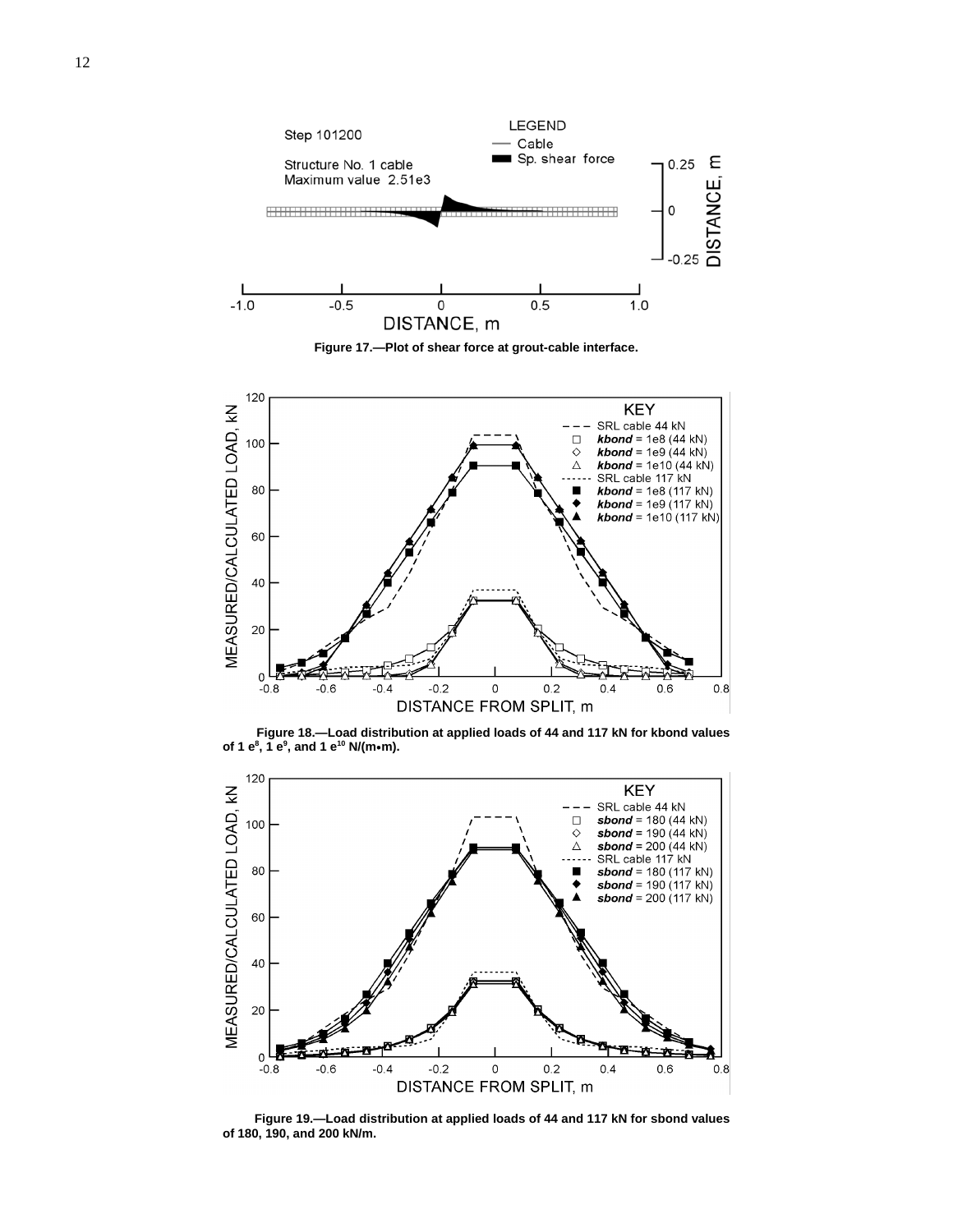

 **Figure 20.—Plot of laboratory loads and modeled cable loads at 44, 89, 133, and 178 kN.** 

#### **CONCLUSIONS**

#### **CABLE**

Pull-test results confirmed that the stiffness of the SRL sixstrand cable paralleled that of a standard seven-strand cable, which would ensure that measured strains would also be the strains measured on an adjacent standard cable. The SRL cable can provide a source of reliable point measurements, which can help with evaluations of the effects of cable confinement, grout quality, and rock mass stiffness, among other factors.

The instrumented cable bolt is a unique field and research tool that shows significant potential for improving understanding of the load deformation behavior of grouted cables. Using measured load distribution along a cable will make it possible to (1) predict point loading and load transfer rate along a cable and (2) calculate the stiffness of a grouted cable. The behavior of the SRL six-strand instrumented cable bolt largely parallels the behavior of a standard seven-strand cable in the elastic range; however, this result should be further confirmed in the field.

As mentioned by Windsor (1992), the behavior of a grouted cable bolt needs to be assessed over both short and long intervals. The SRL cable provides insights into how a cable responds to load by measuring loads over short intervals. This tool has the potential to enhance understanding of the overall interaction of cables, rock, and grout.

#### **MODEL**

In this investigation, a laboratory split-pipe test on the SRL six-strand instrumented cable bolt was modeled using the continuum code FLAC. Laboratory boundary conditions were reproduced, and modeled cable loads were compared to laboratorymeasured cable loads under a variety of grout conditions. Cable properties were kept constant for the calibration, since these are generally well known.

 grout quality in the model was not reproduced at the split, or The important conclusion from this analysis is that model parameters can be determined on the basis of engineering principles and published data independent of laboratory results. Although the FLAC cable element is simple, model results indicate very good agreement with the independently determined SRL cable load results. The most significant discrepancy between the two tests was with the 7.6-cm-interval sensor, where modeled cable loads were consistently lower than the laboratory-derived cable loads. The difference between results is either because the because the modeled grout did not reproduce failure and deterioration at the split resulting from cable pull-out. The analysis presented above did not test how FLAC accounts for the effects of confinement, since appropriate data are not available.

It was found that the best agreement between the model and the laboratory experiment was obtained with a grout stiffness **(kbond)** of 1  $e^8$  N/(m•m) and a maximum shear strength **(sbond)** of 200 kN/m.